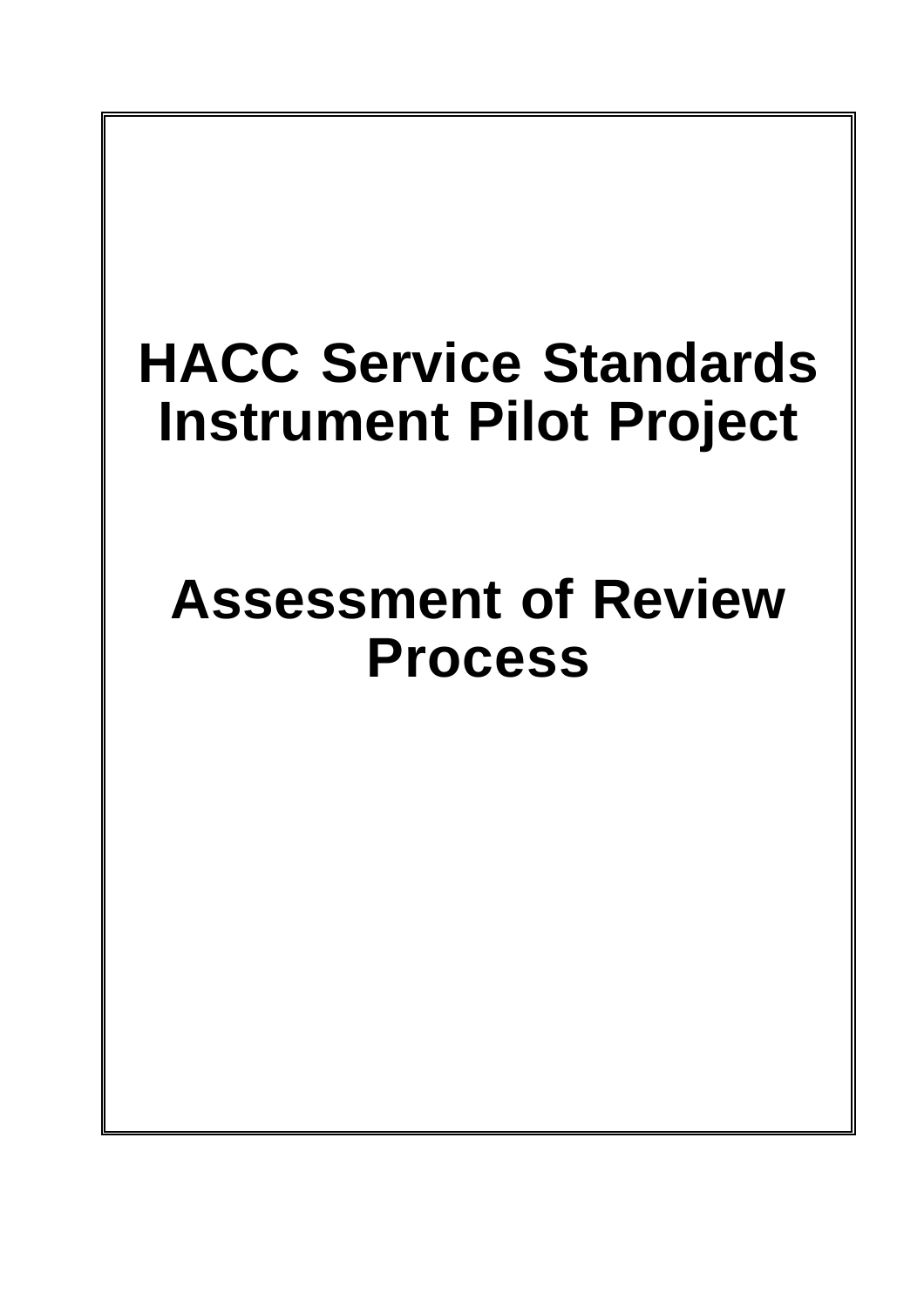**1. Name of agency or government officer conducting assessment(s)**

## **2. State in which assessment(s) were conducted \_\_\_\_\_\_\_\_\_\_**

## **Section A: The Instrument**

#### **3. Were there any standards that caused you considerable difficulty in deciding on the agency's rating? If you have conducted more than one assessment, consider the difficulty across all of the agencies you assessed.**

(Please tick the relevant box.)

#### **Rating Difficulty**

|                  |                                                                                                              | <b>Not at all</b><br>difficult | <b>Somewhat</b><br>difficult | Very<br>difficult   |
|------------------|--------------------------------------------------------------------------------------------------------------|--------------------------------|------------------------------|---------------------|
| 1.1              | Formal assessment occurs for each<br>consumer.                                                               | $\Box$                         | $\Box$ ,                     | $\Box$ <sub>3</sub> |
| 1.2 <sub>2</sub> | Consumers are allocated available<br>resources according to prioritised need.                                | $\square$ ,                    | $\Box$ ,                     | $\Box$ $_3$         |
| 1.3              | Access to services by consumers with<br>special needs is decided on a non-<br>discriminatory basis.          | $\Box$ 1                       | $\Box$ ,                     | $\Box$ <sub>3</sub> |
| 1.4              | Consumers in receipt of other services<br>are not discriminated against in<br>receiving additional services. | $\Box$ $_{4}$                  | $\Box$ ,                     | $\Box$ <sub>3</sub> |
| 1.5              | Consumers who reapply for services are<br>assessed with needs being prioritised.                             | $\Box$ ,                       | $\Box$ ,                     | $\Box$ <sub>3</sub> |
| 2.1              | Consumers are aware of their rights and<br>responsibilities.                                                 | $\Box$ $_{\textrm{\tiny{1}}}$  | $\Box$ ,                     |                     |
| 2.2              | Consumers are aware of services<br>available.                                                                |                                | $\mathsf{I}_2$               |                     |
|                  |                                                                                                              |                                |                              |                     |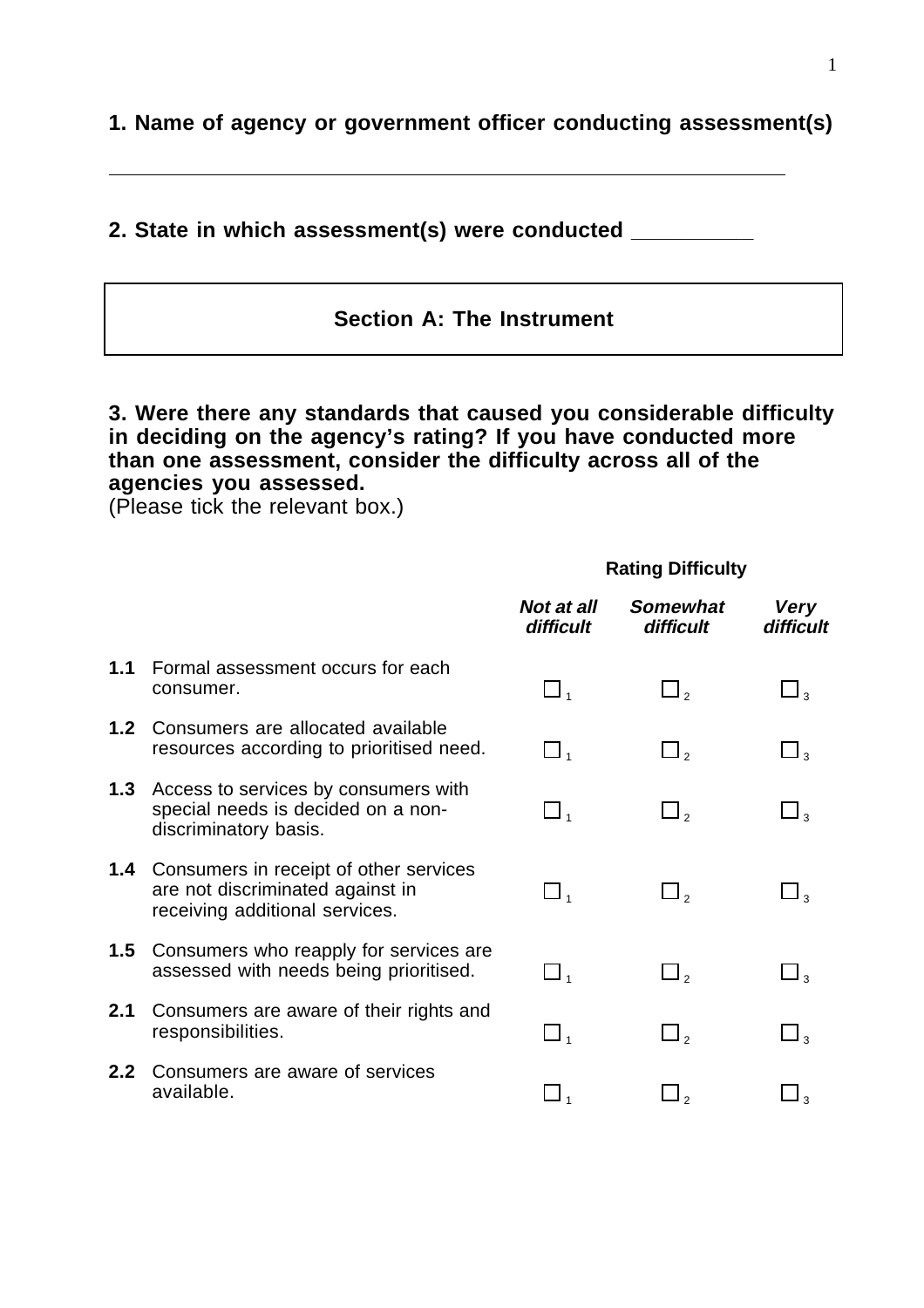## **Rating Difficulty**

|                  |                                                                                                                                                        | <b>Not at all</b><br>difficult | <b>Somewhat</b><br>difficult | <b>Very</b><br>difficult   |
|------------------|--------------------------------------------------------------------------------------------------------------------------------------------------------|--------------------------------|------------------------------|----------------------------|
| 2.3              | Consumers are informed of the basis of<br>service provision, including changes<br>that may occur.                                                      | $\square$                      | $\Box$ <sub>2</sub>          | $\square$ <sub>3</sub>     |
| 3.1              | Consumers receive appropriate<br>services provided through the<br>processes of ongoing planning,<br>monitoring and evaluation of services.             | $\square$ <sub>1</sub>         | $\Box$ <sub>2</sub>          | $\Box$ <sub>3</sub>        |
| 3.2 <sub>2</sub> | Consumers receive services from<br>agencies that adhere to accountable<br>management practices.                                                        | $\square$                      | $\Box$ <sub>2</sub>          | $\Box$ <sub>3</sub>        |
| 3.3              | Consumers receive services from<br>appropriately skilled staff.                                                                                        | $\square$                      | $\square$ <sub>2</sub>       | $\square_{\,\mathfrak{z}}$ |
| 4.1              | Each consumer receives ongoing<br>assessment (formal and informal) that<br>takes all support needs into account.                                       | $\square$ 1                    | $\Box$ ,                     | $\Box$ <sub>3</sub>        |
| 4.2              | Each consumer has a service<br>delivery/care plan which is tailored to<br>individual need and outlines the service<br>he or she can expect to receive. | $\square$                      | $\Box$ ,                     | $\Box$ <sub>3</sub>        |
| 4.3              | Consumers' cultural needs are<br>addressed.                                                                                                            | $\square$ <sub>1</sub>         | $\Box$ ,                     | $\Box$ <sub>3</sub>        |
| 4.4              | The needs of consumers with dementia,<br>memory loss and similar disorders are<br>addressed.                                                           | $\Box$ $_1$                    | 」,                           | $\Box$ <sub>3</sub>        |
| 4.5              | Consumers receive services which<br>include appropriate coordination and<br>referral processes.                                                        | $\Box$ <sub>1</sub>            | $\Box$ ,                     | $\Box$ <sub>3</sub>        |
| 5.1              | Consumers are informed of the privacy<br>and confidentiality procedures and<br>understand their rights in relation to<br>these procedures.             | $\square$ <sub>1</sub>         | $\Box$ ,                     | $\square$ $_3$             |
| 5.2              | Consumers have signed confidentiality<br>release forms.                                                                                                | $\Box$ <sub>1</sub>            | $\Box$ ,                     | $\Box$ <sub>3</sub>        |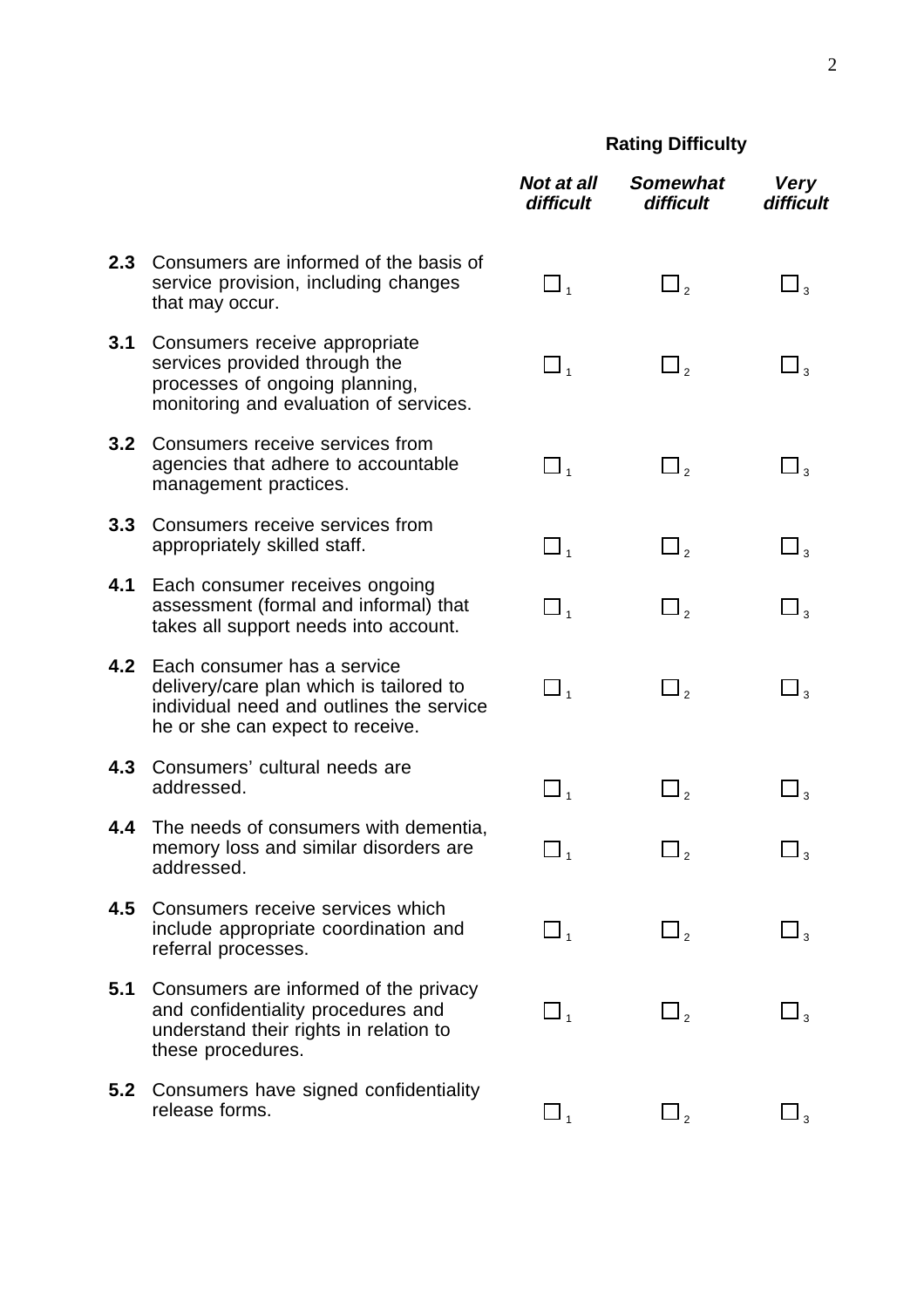## **Rating difficulty**

|     |                                                                                                                                                                                                                             | Not at all<br>difficult | <b>Somewhat</b><br>difficult | <b>Very</b><br>difficult           |
|-----|-----------------------------------------------------------------------------------------------------------------------------------------------------------------------------------------------------------------------------|-------------------------|------------------------------|------------------------------------|
|     | 5.3 Consumers are able to gain access to<br>their personal information.                                                                                                                                                     | $\Box$ <sub>1</sub>     | $\square$ ,                  | $\square_{\,\scriptscriptstyle 3}$ |
| 6.1 | Consumers are aware of the complaints<br>process.                                                                                                                                                                           | $\square$               | 」。                           | $\Box$ <sub>3</sub>                |
| 6.2 | Each consumer's complaint about a<br>service, or access to a service is dealt<br>with fairly, promptly, confidentially and<br>without retribution.                                                                          | $\square$ $_1$          | $\Box$ <sub>2</sub>          | $\Box$ <sub>3</sub>                |
| 6.3 | Services are modified as a result of<br>"upheld" complaints.                                                                                                                                                                | $\square$               | $\square$ ,                  | $\Box$ <sub>3</sub>                |
| 6.4 | Each consumer receives assistance, if<br>requested, to help with the resolution of<br>conflict about a service that arises<br>between the frail elderly person or<br>younger person with a disability and<br>his/her carer. | $\square$               | $\Box$ <sub>2</sub>          | $\square_{\scriptscriptstyle{3}}$  |
| 7.1 | Consumers know of their rights to use<br>an advocate.                                                                                                                                                                       | $\square$               | $\square$ ,                  | $\Box$ <sub>3</sub>                |
| 7.2 | Each consumer has access to an<br>advocate of his/her choice.                                                                                                                                                               | $\Box$ <sub>1</sub>     | $\Box$ ,                     | $\Box$ $_3$                        |
| 7.3 | Consumers know about advocacy<br>services - where they are and how to<br>use them.                                                                                                                                          | $\Box$ <sub>1</sub>     | $\Box$ <sub>2</sub>          | $\square$ <sub>3</sub>             |
| 7.4 | The agency involves advocates in<br>respect to representing the interests of<br>the consumer.                                                                                                                               | $\Box$ <sub>1</sub>     | $\Box$ ,                     | $\Box$ <sub>3</sub>                |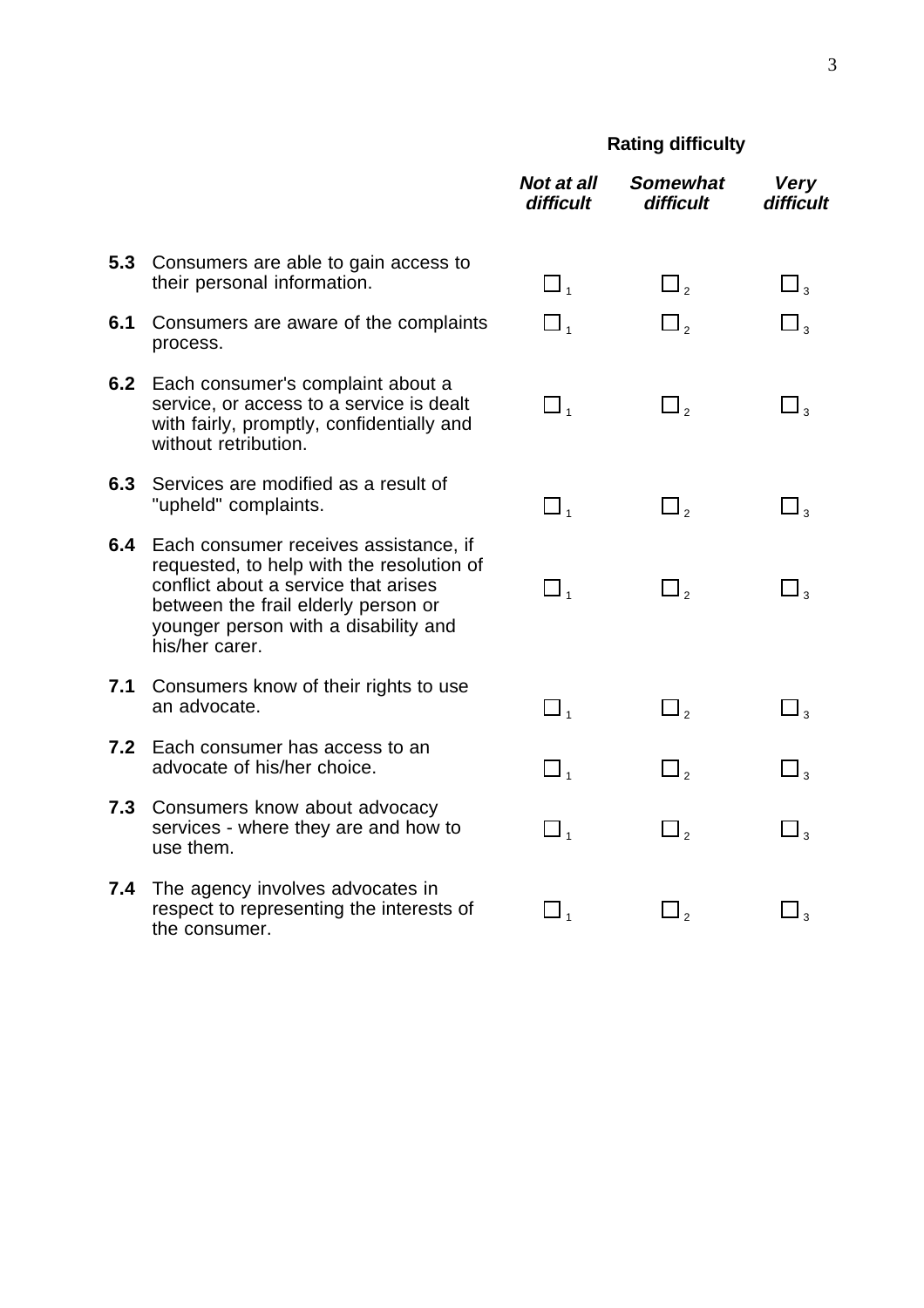## **4. Were there any standards that were not appropriate to the agencies you assessed. If you have conducted more than one assessment, consider the appropriateness across all of the agencies you assessed.**

(Please tick the relevant box.)

#### **Appropriatness**

|     |                                                                                                              | Not at all<br>approp-<br>riate | <b>Somewhat</b><br>inapprop-<br>riate | <b>Very</b><br>approp-<br>riate |
|-----|--------------------------------------------------------------------------------------------------------------|--------------------------------|---------------------------------------|---------------------------------|
| 1.1 | Formal assessment occurs for each<br>consumer.                                                               | $\Box$ 1                       | $\Box$ ,                              | $\Box$ <sub>3</sub>             |
| 1.2 | Consumers are allocated available<br>resources according to prioritised need.                                | $\Box$ 1                       | $\Box$ ,                              | $\Box$ <sub>3</sub>             |
| 1.3 | Access to services by consumers with<br>special needs is decided on a non-<br>discriminatory basis.          | $\Box$ <sub>1</sub>            | $\Box$ ,                              | $\Box$ <sub>3</sub>             |
| 1.4 | Consumers in receipt of other services<br>are not discriminated against in<br>receiving additional services. | $\Box$ $_{4}$                  | $\Box$ ,                              | $\Box$ <sub>3</sub>             |
| 1.5 | Consumers who reapply for services are.<br>assessed with needs being prioritised.                            | $\Box$ ,                       | $\Box$ ,                              | $\Box$ <sub>3</sub>             |
| 2.1 | Consumers are aware of their rights and<br>responsibilities.                                                 | $\Box$                         | $\Box$ ,                              | $\Box$ <sub>3</sub>             |
| 2.2 | Consumers are aware of services<br>available.                                                                | $\Box$ 1                       | $\Box$ ,                              | $\Box$ <sub>3</sub>             |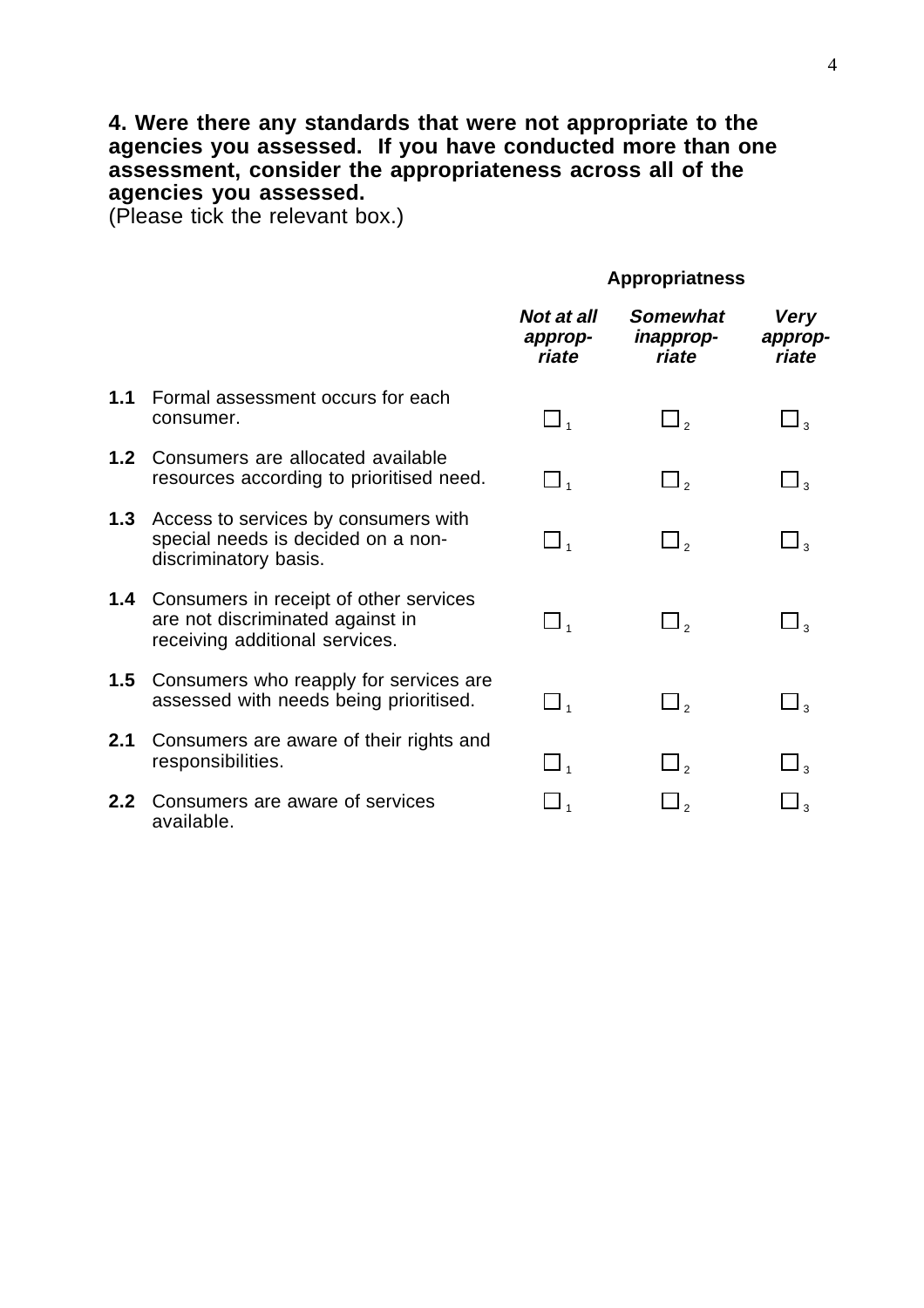## **Appropriateness**

|     |                                                                                                                                                        | Not at all<br>approp-<br>riate | <b>Somewhat</b><br>inapprop-<br>riate | <b>Very</b><br>approp-<br>riate |
|-----|--------------------------------------------------------------------------------------------------------------------------------------------------------|--------------------------------|---------------------------------------|---------------------------------|
| 2.3 | Consumers are informed of the basis of<br>service provision, including changes<br>that may occur.                                                      | $\square$                      | $\Box$ ,                              | $\Box$ <sub>3</sub>             |
| 3.1 | Consumers receive appropriate<br>services provided through the<br>processes of ongoing planning,<br>monitoring and evaluation of services.             | $\square$ <sub>1</sub>         | $\Box$ <sub>2</sub>                   | $\Box_3$                        |
| 3.2 | Consumers receive services from<br>agencies that adhere to accountable<br>management practices.                                                        | $\square$                      | $\square_{\,\mathrm{2}}$              | $\Box_3$                        |
| 3.3 | Consumers receive services from<br>appropriately skilled staff.                                                                                        | $\Box$ <sub>1</sub>            | $\Box$ ,                              | $\Box$ <sub>3</sub>             |
| 4.1 | Each consumer receives ongoing<br>assessment (formal and informal) that<br>takes all support needs into account.                                       | $\square$ <sub>1</sub>         | $\Box$ ,                              | $\Box$ <sub>3</sub>             |
| 4.2 | Each consumer has a service<br>delivery/care plan which is tailored to<br>individual need and outlines the service<br>he or she can expect to receive. | $\square$                      | $\Box_{\,{}_{2}}$                     | $\Box$ <sub>3</sub>             |
| 4.3 | Consumers' cultural needs are<br>addressed.                                                                                                            | $\Box$ <sub>1</sub>            | $\square_{\scriptscriptstyle 2}$      | $\square$ <sub>3</sub>          |
| 4.4 | The needs of consumers with dementia,<br>memory loss and similar disorders are<br>addressed.                                                           | $\square$ <sub>1</sub>         | د ك                                   | $\Box_3$                        |
| 4.5 | Consumers receive services which<br>include appropriate coordination and<br>referral processes.                                                        | $\square$ <sub>1</sub>         | $\Box$ <sub>2</sub>                   | $\Box$ <sub>3</sub>             |
| 5.1 | Consumers are informed of the privacy<br>and confidentiality procedures and<br>understand their rights in relation to<br>these procedures.             | $\square$                      | $\Box$ ,                              | $\Box$ <sub>3</sub>             |
| 5.2 | Consumers have signed confidentiality<br>release forms.                                                                                                | $\Box$ <sub>1</sub>            | $\Box$ <sub>2</sub>                   | $\Box$ <sub>3</sub>             |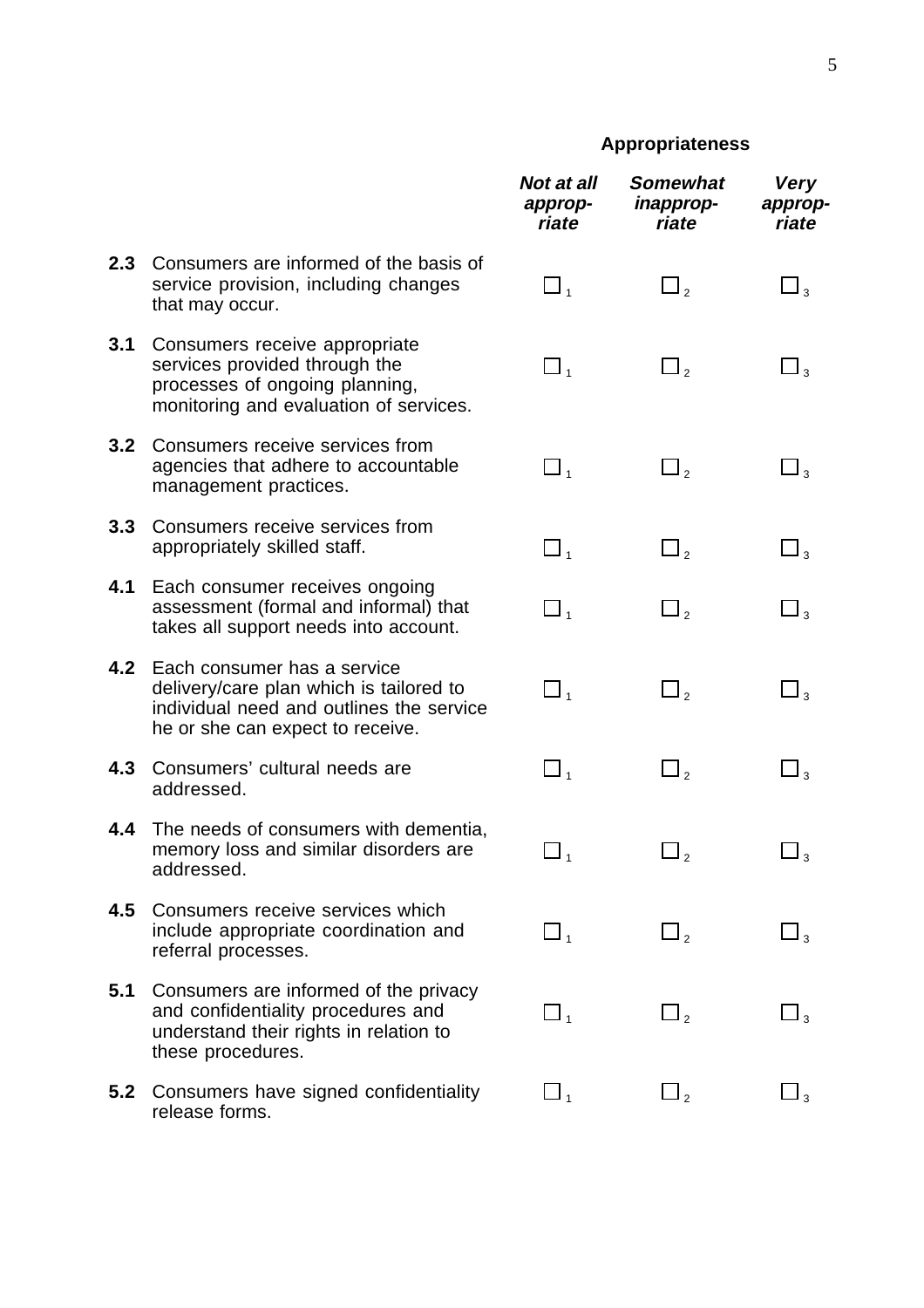## **Appropriateness**

|     |                                                                                                                                                                                                                             | <b>Not at all</b><br>approp-<br>riate | <b>Somewhat</b><br>inapprop-<br>riate | <b>Very</b><br>approp-<br>riate  |
|-----|-----------------------------------------------------------------------------------------------------------------------------------------------------------------------------------------------------------------------------|---------------------------------------|---------------------------------------|----------------------------------|
| 5.3 | Consumers are able to gain access to<br>their personal information.                                                                                                                                                         | $\square$                             | $\square$ ,                           | $\square$ <sub>3</sub>           |
| 6.1 | Consumers are aware of the complaints<br>process.                                                                                                                                                                           | $\square$ ,                           | $\square$ ,                           | $\square$ <sub>3</sub>           |
| 6.2 | Each consumer's complaint about a<br>service, or access to a service is dealt<br>with fairly, promptly, confidentially and<br>without retribution.                                                                          | $\square$ <sub>1</sub>                | $\Box$ <sub>2</sub>                   | $\square_{\scriptscriptstyle 3}$ |
| 6.3 | Services are modified as a result of<br>"upheld" complaints.                                                                                                                                                                | $\Box$ ,                              | $\square$ <sub>2</sub>                | $\square_{\scriptscriptstyle 3}$ |
| 6.4 | Each consumer receives assistance, if<br>requested, to help with the resolution of<br>conflict about a service that arises<br>between the frail elderly person or<br>younger person with a disability and<br>his/her carer. | $\Box$ ,                              | $\mathbf{\perp}$                      | $\Box$ <sub>3</sub>              |
| 7.1 | Consumers know of their rights to use<br>an advocate.                                                                                                                                                                       | $\Box$ <sub>1</sub>                   | $\square$ <sub>2</sub>                | $\square$ <sub>3</sub>           |
| 7.2 | Each consumer has access to an<br>advocate of his/her choice.                                                                                                                                                               | $\square$ <sub>1</sub>                | $\square$ <sub>2</sub>                | $\square_{\scriptscriptstyle 3}$ |
| 7.3 | Consumers know about advocacy<br>services - where they are and how to<br>use them.                                                                                                                                          | $\square$                             | $\Box$ ,                              | $\square$                        |
| 7.4 | The agency involves advocates in<br>respect to representing the interests of<br>the consumer.                                                                                                                               | $\square$ <sub>1</sub>                | $\square_{\,\rm 2}$                   | $\Box$ $_3$                      |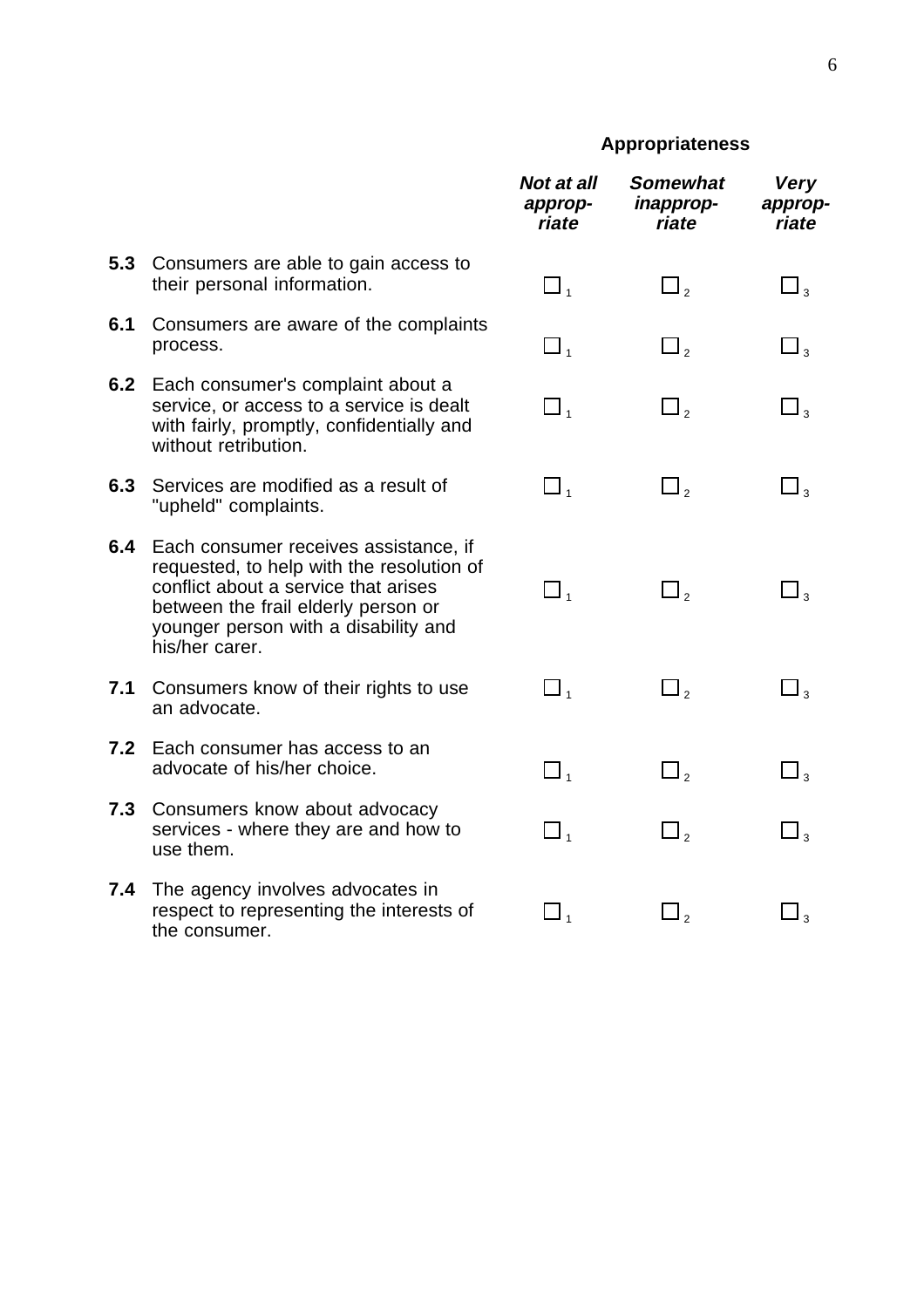**5. Do you believe that the Instrument provides a comprehensive assessment of quality of service for HACC funded agencies? Were there any instances in which you found an agency to be providing substandard service but where you had difficulty reporting this within the structure of the Instrument?**

| (If no) Please comment on how you think the<br>Instrument could be made more comprehensive |  |
|--------------------------------------------------------------------------------------------|--|
| No, Instrument is                                                                          |  |
|                                                                                            |  |

**6. Were there any particular types of agencies that you interviewed for whom parts of the Instrument were inappropriate or difficult to assess?**

No...................................................... ........................... <sup>1</sup>

Yes............................................................................... <sup>2</sup>

\_\_\_\_\_\_\_\_\_\_\_\_\_\_\_\_\_\_

\_\_\_\_\_\_\_\_\_\_\_\_\_\_\_\_\_\_

\_\_\_\_\_\_\_\_\_\_\_\_\_\_\_\_\_\_

\_\_\_\_\_\_\_\_\_\_\_\_\_\_\_\_\_\_

\_\_\_\_\_\_\_\_\_\_\_\_\_\_\_\_\_\_

\_\_\_\_\_\_\_\_\_\_\_\_\_\_\_\_\_\_

\_\_\_\_\_\_\_\_\_\_\_\_\_\_\_\_\_\_

\_\_\_\_\_\_\_\_\_\_\_\_\_\_\_\_\_\_

**(If yes) Please list these agency types and which parts of the Instrument were inappropriate or difficult to assess.**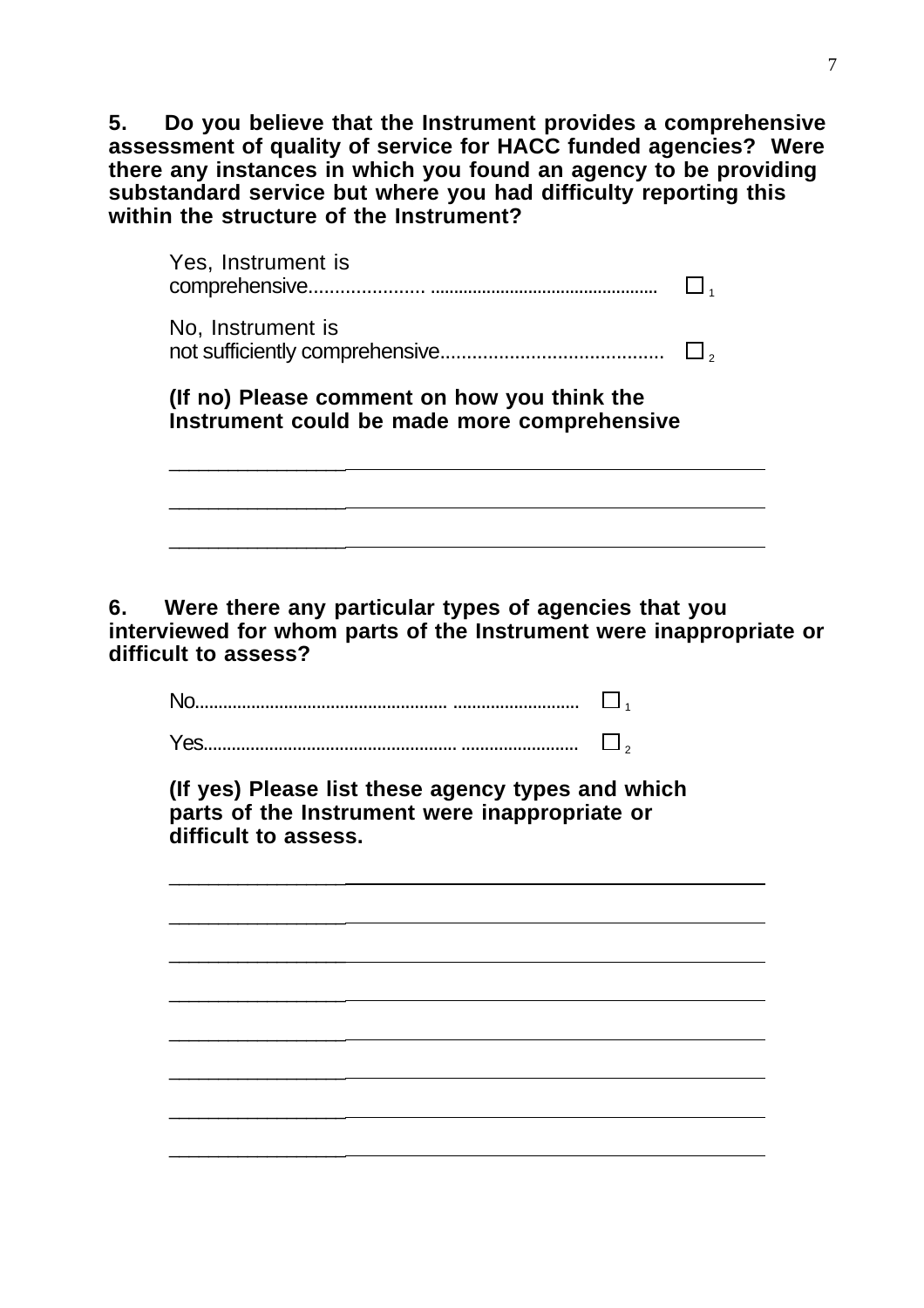**7. Do you think the Instrument is well balanced as an assessment tool for quality service in HACC funded agencies? Do you feel that it gives appropriate attention to the important aspects of service? Does it spend too long focussing on some aspects of quality to the detrement of others?**

| Yes, Instrument is                                                                         | 」。                  |
|--------------------------------------------------------------------------------------------|---------------------|
| No, Instrument is<br>not well balanced                                                     | $\Box$ <sub>2</sub> |
| (If no) Please comment on how you think the<br>balance of the Instrument could be improved |                     |
|                                                                                            |                     |
|                                                                                            |                     |
|                                                                                            |                     |
|                                                                                            |                     |
|                                                                                            |                     |
|                                                                                            |                     |
|                                                                                            |                     |
|                                                                                            |                     |
|                                                                                            |                     |
|                                                                                            |                     |
|                                                                                            |                     |
|                                                                                            |                     |
|                                                                                            |                     |
|                                                                                            |                     |
|                                                                                            |                     |
|                                                                                            |                     |
|                                                                                            |                     |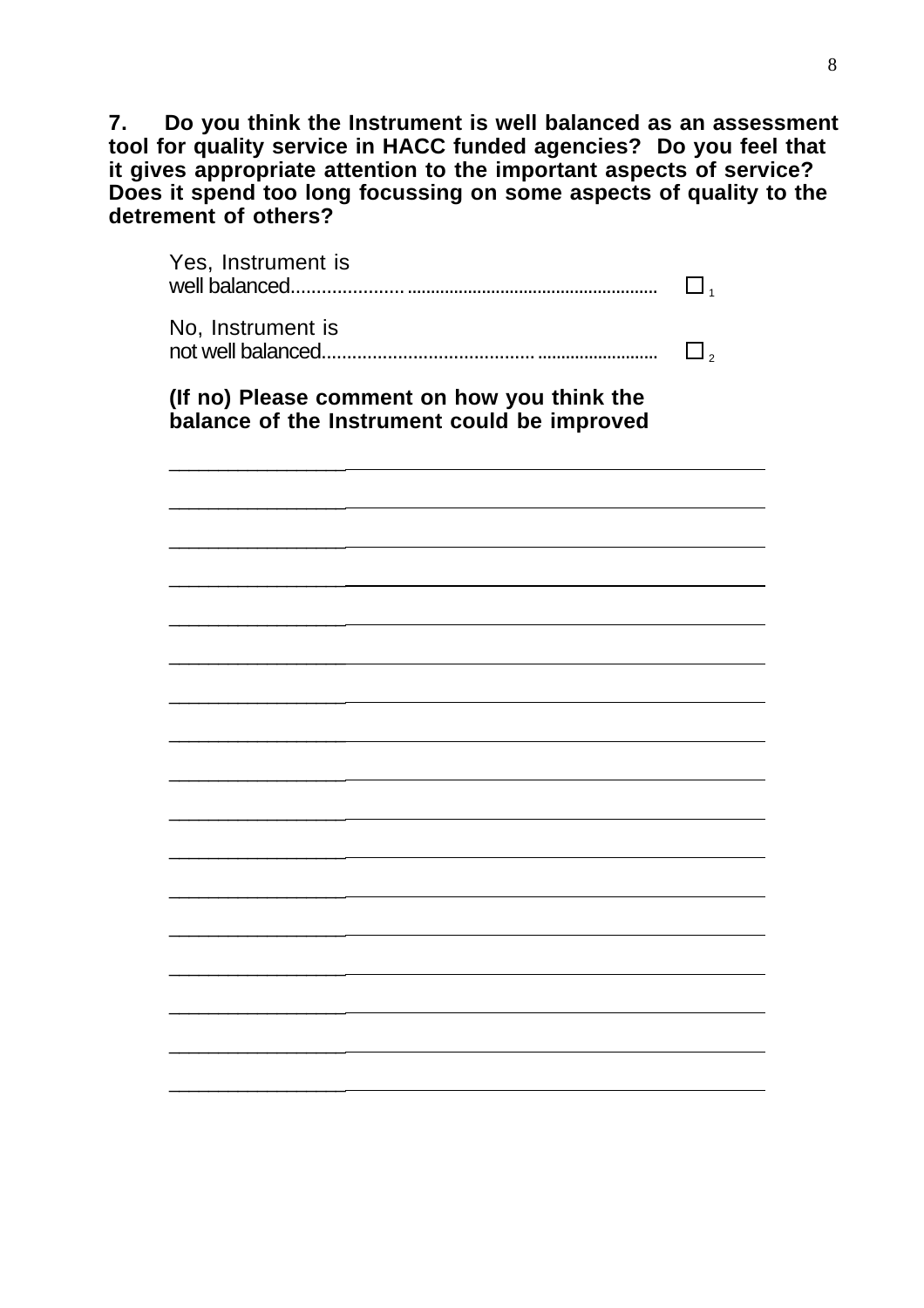## **Section B: Assessment Interview**

## **8. Which assessment interview types did you conduct with agencies?**

| $\Box$   |
|----------|
| $\Box$ , |
| $\Box$   |
| $\Box$   |

#### **9. How many hours would you estimate that you spent in an average agency assessment interview?**

(Provide estimates for each type of interview you conducted. For example, joint assessment, self-assessment with verification)



**10. How much information useful to making ratings did you get from:** (Please circle a number on each scale from 1 to 7).

## **(a) The answers provided in the Instrument**

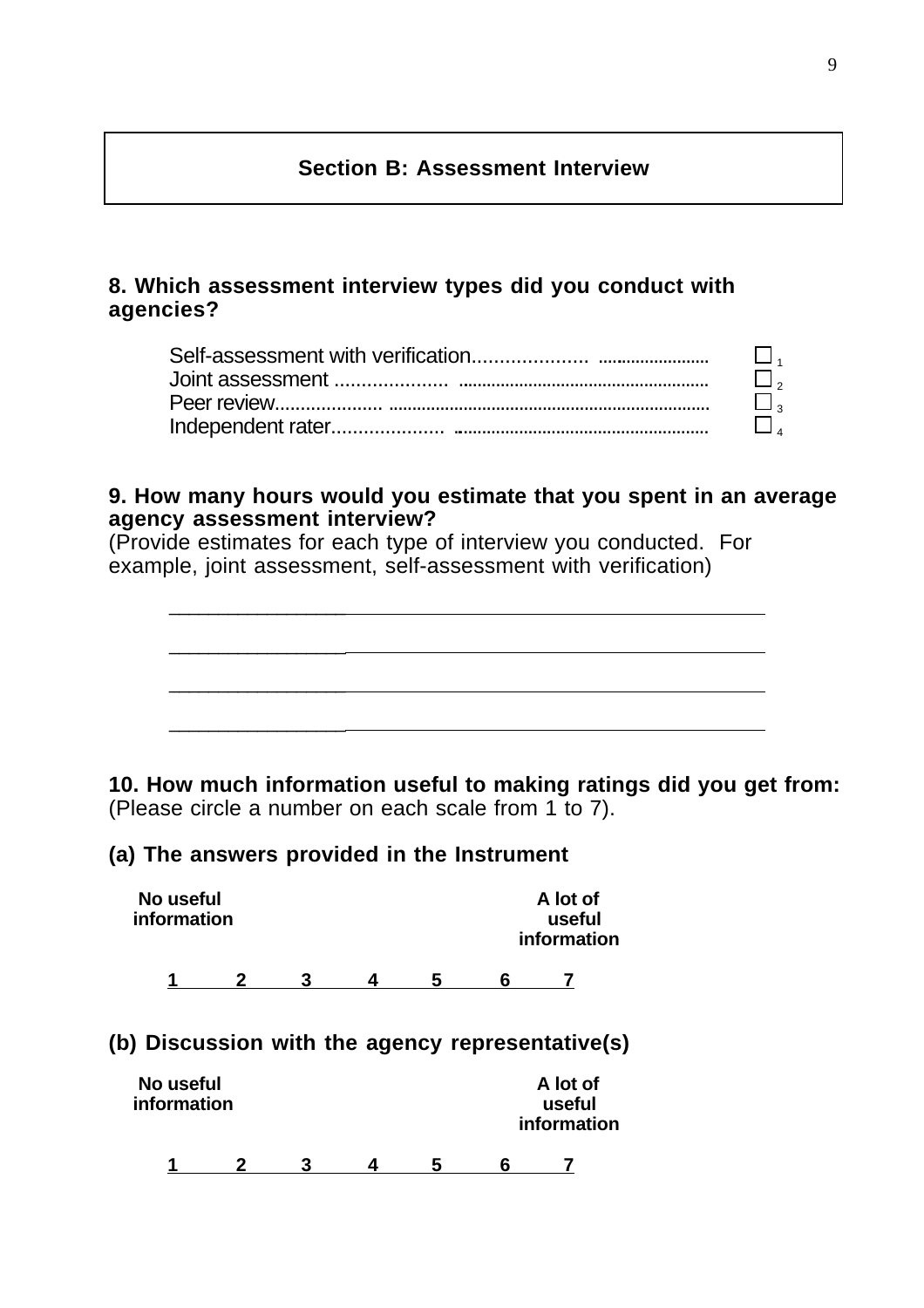**(c) Observation?**

|                          | No useful<br>information |   |   |   |   |                                   | A lot of<br>useful<br>information |  |  |
|--------------------------|--------------------------|---|---|---|---|-----------------------------------|-----------------------------------|--|--|
|                          | 2                        | 3 | 4 | 5 | 6 | 7                                 |                                   |  |  |
|                          | (d) Documentation?       |   |   |   |   |                                   |                                   |  |  |
| No useful<br>information |                          |   |   |   |   | A lot of<br>useful<br>information |                                   |  |  |
|                          |                          |   |   | 5 | 6 |                                   |                                   |  |  |

## **11. Where there any other sources of information that you used to make your rating?**



**12. If you conducted more than one type of assessment interview, please comment on the advantages and disadvantages you found in each.**